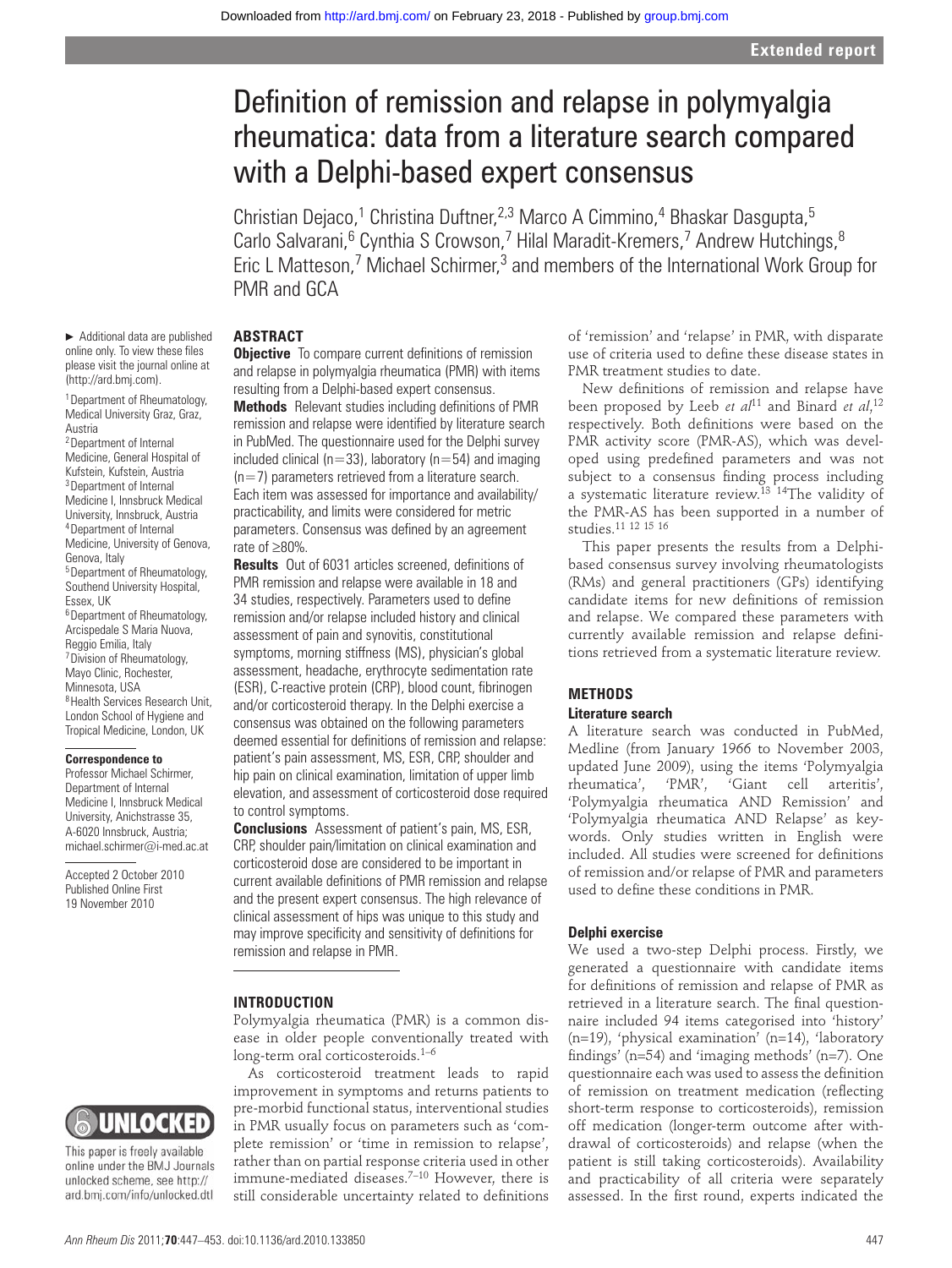# **Extended report**

importance ('essential', 'less important' or 'not important') and availability/practicability ('routinely available/practicable', 'not always available/difficult to perform' or 'not available/practicable') of diagnostic tools. Availability of diagnostic tools was examined in this round only. Experts were encouraged to add further candidate criteria to be considered for assessment and relevant comments. In addition, experts were asked to suggest cut-off points for the proposed quantitative candidate criteria items based on data from the literature review. Questionnaires were distributed to all experts via mail or e-mail. Experts were contacted by telephone and/or reminders were sent to encourage participation and return of questionnaires.

The questionnaire used in the second round was derived from that of the first round using results from the first round. Parameters considered 'not available' or 'not important' by ≥50% or 'essential' by <20% of experts were excluded. Items regarded as essential by  $\geq 80\%$  of experts for the definition of remission and/or relapse were accepted as consensus items and not further assessed. First-round results of the remaining parameters were illustrated to the experts by pie diagrams. Then, experts were asked to re-evaluate the parameters either as 'important' or 'not important' to the definition of remission and/or relapse of PMR. In addition, experts were encouraged to choose a limit for quantitative items among those proposed in the first round. All written comments were attached anonymously.

As first-round analysis of questionnaires for remission 'on medication' and 'off medication' showed almost perfect agreement, no separate assessment for remission 'on medication' and 'off medication' was performed in the second round. Only the parameter 'patient's assessment of pain related to neck, upper arms, shoulders and pelvic girdle by a visual analogue scale (VAS)' revealing some disagreement was reassessed.

#### **Experts**

We invited 25 RMs from Europe (Italy (n=6), Sweden (n=1), UK (n=2), France (n=1), Austria (n=3), Spain (n=2), Germany (n=3)), Israel (n=1) and the USA (n=6) experienced in treatment and research of PMR to participate. Most of them are members of the International Work Group for PMR and GCA.<sup>17</sup>RMs were asked to propose one GP experienced in treating patients with PMR and willing to participate in the study.

#### **Statistical analysis**

Statistical analyses were performed using SPSS, V.11.0. Responses were analysed by descriptive statistics as appropriate. Invalid or missing data were excluded.

# **RESULTS**

# **Literature research**

Of 6031 articles screened, 1851 were excluded because they were written in a language other than English, and 2500 reports were editorials, comments, or letters without original data. Of the 1680 remaining papers, we identified 18 and 34 that contained definitions of PMR remission and relapse, respectively: one paper each with a definition of PMR remission and relapse based on PMR-AS (table 1) and an additional 17 and 33 papers containing remission and relapse criteria not based on PMR-AS, respectively (tables 2 and 3).

# **Delphi exercise**

Responses by invited physicians to the first round of questionnaires were 34/50 (25 RMs (100%) and nine GPs (36%)) and to the second round 22/34 (19 RMs (76%) and three GPs (12%)). Owing to the low response rate from GPs, we restricted our final analyses of both questionnaire rounds to results derived from RMs. The omission of data from GPs did not significantly alter the results of the Delphi exercise. Pooled data for RMs and GPs are shown in online supplementary tables 1b, 2b, 3b and 4.

# Results of the first questionnaire round

After the first questionnaire round, 64 out of 94 parameters were considered 'not important' for the definition of remission, and 65/94 were considered 'not important' for defining relapse by the majority of RMs. The 64 parameters for remission included 6/19 from the category history, 2/14 from physical examination, 50/54 from laboratory findings, and 6/7 from imaging methods. The 65 parameters considered not important for defining relapse included 7/19 from history, 2/14 from physical examination, 50/54 from laboratory findings, and 6/7 from imaging methods.

Questionnaires related to remission 'on medication' and 'off medication' showed very high agreement (κ 0.93). Data from both questionnaires led to exclusion or consensus on the same parameters except for the parameter 'patient's assessment of pain related to neck, upper arms, shoulders and pelvic girdle by a VAS', which was considered to be essential by 81.8% of RMs for 'remission on medication' (=consensus), and by 79.2% for 'remission off medication'.

#### Availability of items for definitions of remission and relapse

Of 94 parameters from the literature, 29 were considered as routinely available/practicable by more than 80% of RMs (10/19 parameters out of the category history, 12/14 out of clinical examination, 7/54 out of laboratory findings, and 0/7 out of imaging methods) (see online supplementary tables 1a and 2a for detailed results).

Eight parameters (all blood tests for cytokines or cytokine receptors) were considered to be not available.

#### Results of the second questionnaire round

Tables 4 (remission) and 5(relapse) depict those items for which RMs achieved a consensus following the two Delphi rounds. The limits for metric parameters were proposed in the first questionnaire round and rated in the second round.

Assessment of symmetric synovitis with peripheral oedema as seen in  $RS<sub>3</sub>PE$  (remitting seronegative syndrome with pitting oedema), peripheral arthritis, patient's and physician's global assessment, history of transient visual symptoms, fever and physician's pain assessment were important for >50% of RMs in defining remission and relapse in both questionnaire rounds but did not reach consensus level (see online supplementary table 3a for detailed results).

# **Comparison of parameters resulting from Delphi exercise with**  previous definitions of remission and relapse of PMR

Previous definitions of remission and relapse not based on PMR-AS included the parameters patient's assessment of pain

**Table 1** Definitions of remission and relapse based on the polymyalgia rheumatica activity score (PMR-AS) by Leeb and Bird<sup>14</sup>

| <b>PMR-AS=CRP</b> (mg/dl) + patient's pain assessment (VAS $0-10$ ) * + physician's<br>qlobal assessment (VAS $0-10$ ) + (morning stiffness (min) $\times$ 0.1) + EUL (0-3) $\pm$ |                                          |  |  |  |
|-----------------------------------------------------------------------------------------------------------------------------------------------------------------------------------|------------------------------------------|--|--|--|
| Remission <sup>11</sup>                                                                                                                                                           | $0 - 1.5$                                |  |  |  |
| Relapse <sup>12</sup>                                                                                                                                                             | >9.35 or a $\triangle$ PMR-AS score >6.6 |  |  |  |

\*0=no pain; 10=unbearable pain.

 ‡0=above shoulder girdle; 1=up to shoulder girdle; 2=below shoulder girdle; 3=none. CRP, C-reactive protein; EUL, ability to elevate the upper limbs; VAS, visual analogue scale.

 <sup>†0=</sup>no disease activity; 10= highest possible activity.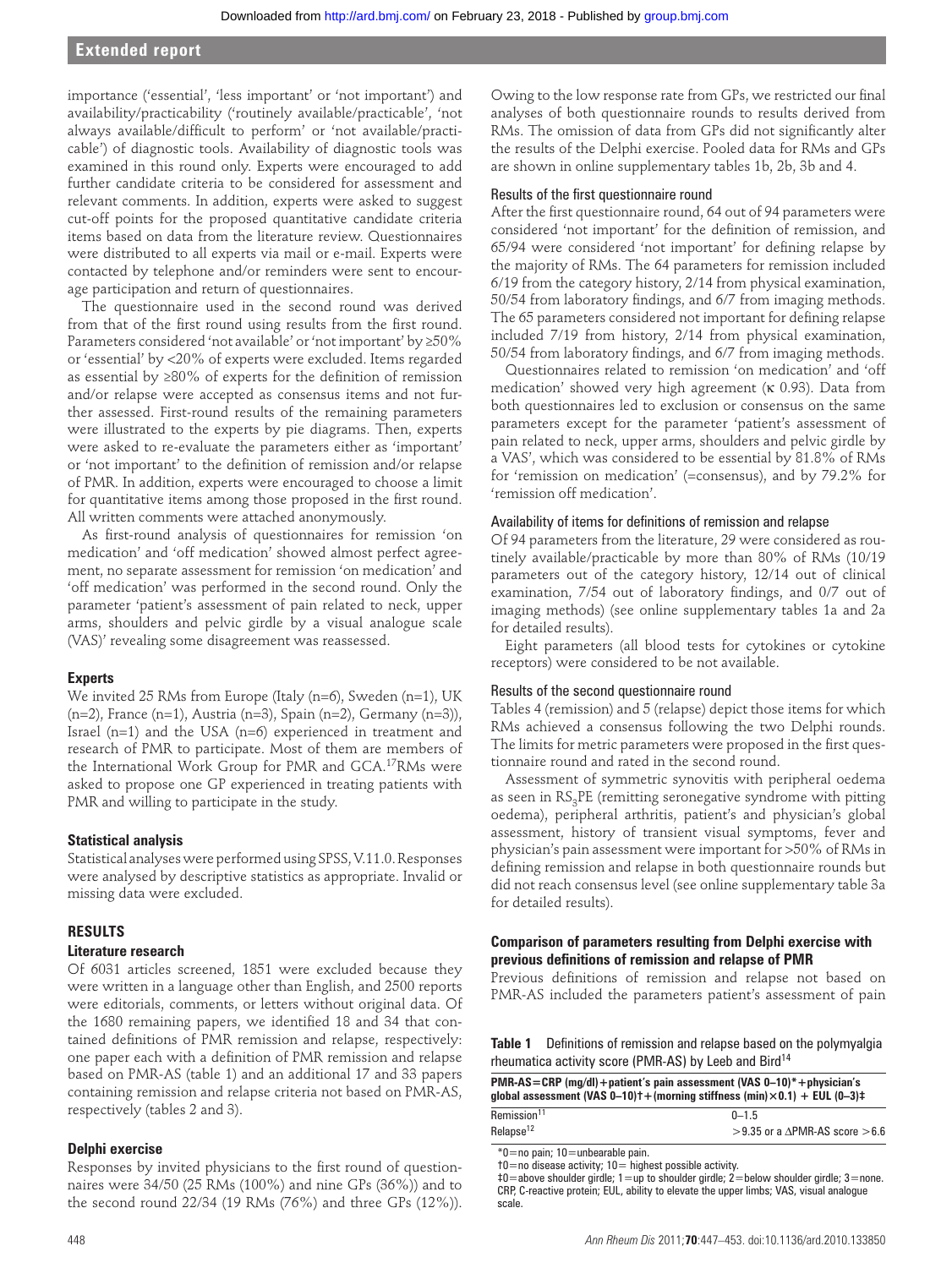#### **Table 2** Definitions of remission of polymyalgia rheumatica from the published literature

|                                      |                                                                                                                                   |                                   | Laboratory                 |               |                    |                                           |                                                       |
|--------------------------------------|-----------------------------------------------------------------------------------------------------------------------------------|-----------------------------------|----------------------------|---------------|--------------------|-------------------------------------------|-------------------------------------------------------|
| Reference                            | <b>History</b>                                                                                                                    | <b>Clinical examination</b>       | <b>ESR</b><br>(mm/1st h)   | $CRP$ (mg/dl) | <b>Blood count</b> | <b>Fibrinogen</b><br>$(\mu \text{mol/l})$ | <b>Therapy</b>                                        |
| Behn et al <sup>30</sup>             | ACS                                                                                                                               |                                   | $30$                       |               |                    |                                           |                                                       |
| Cantini et al <sup>27</sup>          | ACS                                                                                                                               |                                   | $<$ 40                     | $< 0.5^*$     |                    |                                           |                                                       |
| Catanoso et al <sup>9</sup>          | Absence of systemic symptoms<br>(fever, malaise, anorexia, weight<br>loss), MS, girdles and neck pain<br>and peripheral synovitis |                                   | $<$ 40                     | $< 0.5^*$     |                    |                                           |                                                       |
| Chuang et $al^{41}$                  | ACS                                                                                                                               |                                   | Normal laboratory findings |               |                    |                                           |                                                       |
| Dasgupta et al <sup>42</sup>         | $\geq$ 50% pain reduction (VAS) MS<br>$<$ 30 min                                                                                  | $\overline{\phantom{m}}$          | $<$ 20                     |               | $Hb > 12$ g/dl     | $\overline{\phantom{0}}$                  |                                                       |
| Delecoeuillerie et al <sup>43</sup>  | ACS                                                                                                                               |                                   |                            |               |                    |                                           |                                                       |
| Feinberg et al <sup>44</sup>         |                                                                                                                                   | Absence of pain on<br>examination | <b>NV</b>                  |               |                    |                                           |                                                       |
| Ferraccioli et al <sup>45</sup>      | Absence of myalgias                                                                                                               |                                   | <b>NV</b>                  | <b>NV</b>     |                    |                                           |                                                       |
| Hutchings et al <sup>46</sup>        | $\geq$ 50% improvement in shoulder<br>and pelvic girdle pain on a VAS,<br>$MS \leq 30$ min                                        | -                                 | $\leq 30$                  | $≤1.0$        |                    |                                           |                                                       |
| Kremers et al <sup>31</sup> 34 35    | ACS                                                                                                                               |                                   | <b>NV</b>                  |               |                    |                                           | $CS \leq 5$ mg/day                                    |
| Krogsgaard et al <sup>47</sup>       | No muscular pain, no MS                                                                                                           | No muscular tenderness            | <b>NV</b>                  |               |                    | <b>NV</b>                                 | Lowest CS possible                                    |
| Martinez-Taboada et al <sup>48</sup> | ACS                                                                                                                               |                                   | <b>NV</b>                  |               |                    |                                           |                                                       |
| Mertens et al <sup>49</sup>          | ACS                                                                                                                               |                                   |                            |               |                    |                                           |                                                       |
| Proven et al <sup>36</sup>           | ACS                                                                                                                               |                                   |                            |               |                    |                                           |                                                       |
| Salvarani et al <sup>26</sup>        | ACS                                                                                                                               |                                   | $\leq 30$                  | $\leq 0.5*$   |                    |                                           |                                                       |
| Salvarani et al <sup>8</sup>         | ACS                                                                                                                               |                                   | <b>NV</b>                  |               |                    |                                           |                                                       |
| Van der Veen et al <sup>50</sup>     |                                                                                                                                   |                                   |                            |               |                    |                                           | Discontinuation of prednisone<br>and trial medication |

\* The upper limit of normal is 0.5 mg/dl; for the other studies, no upper limit of normal CRP levels was reported.

−, parameter not mentioned in the defi nition.

ACS, absence of clinical symptoms (not further specified); CRP, C-reactive protein; CS, corticosteroid dose; ESR, erythrocyte sedimentation rate; Hb, haemoglobin; MS, morning stiffness; NV, normal values; VAS, measured on a visual analogue scale ranging from 0 (best) to 10 (worst) cm.

(29.4% and 21.2%, respectively), MS (23.5% and 21.2%, respectively), ESR (70.6% and 60.6%, respectively), CRP (29.4% and 30.3%, respectively) and shoulder pain/limitation on clinical examination (11.8% and 0%, respectively); and these parameters also reached consensus level in the Delphi exercise and are included in the PMR-AS (ESR may be used instead of CRP according to the original work by Leeb *et al*<sup>13 14</sup>). Physician's global assessment is part of the PMR-AS, but did not achieve consensus level in the Delphi study with 57.9% and 56.2% agreement for remission and relapse, respectively. Assessment of corticosteroid dose (remission)/response to corticosteroids (relapse) and hip symptoms judged to be important by >80% of experts in the Delphi survey are not part of the PMR-AS and were specifically included in 17.6% and 11.8% of previous definitions of remission, respectively, and 60.6% and 12.1% of previous definitions of relapse, respectively, not based on PMR-AS. Peripheral synovitis, patient's global assessment, history of transient visual symptoms, history of fever, and physician's pain assessment were all important for the majority of RMs in the Delphi exercise, but are considered by <6% of previous remission and relapse definitions including the PMR-AS.

# **DISCUSSION**

This international Delphi survey among RM experts corroborated some previously proposed items for the definition of PMR remission and relapse including patient's assessment of pain, MS, ESR, CRP, shoulder pain/limitation on clinical examination, and corticosteroid dose required to control symptoms. Many other items, such as determination of haemoglobin and fibrinogen, were considered to have little value for this purpose.

The consensus on hip involvement was unexpected, as this parameter was only considered in 2/17 and 4/33 previous

*Ann Rheum Dis* 2011;**70**:447–453. doi:10.1136/ard.2010.133850 449

studies with definitions of remission and relapse, respectively, and was not included in the PMR-AS. In addition, we observed a high relevance (>50% agreement) of peripheral manifestations and fever compared with previous literature. Hips are involved in 50–70% of patients with PMR, and peripheral or constitutional symptoms occur in 30–50%. 18Assessment of these clinical features with incorporation into definitions of remission and relapse may lead to higher specificity and sensitivity of these definitions and possibly allow improved classification of those 10–30% of patients who lack shoulder symptoms. 18

Clear improvement in, or flare of, PMR using clinical symptoms such as pain or MS was considered to be important by experts in the present survey. These parameters are included in the PMR-AS, and most proposed remission and/or relapse definitions in the current literature. However, this international PMR/GCA study group recently questioned the value of MS, as patients and clinicians may not reliably distinguish between pain and stiffness.<sup>17</sup> A major concern is that pain-related items may lack specificity given the high prevalence of osteoarthritis and degenerative pain in older people. 19 The occurrence of unilateral versus bilateral pain may be useful in this regard; however, a prospective study is needed to clarify the true value of pain and stiffness in defining remission and relapse in PMR.

The biometric limits for clinical items (eg, duration of MS) chosen by experts in the present survey were comparable to those available from a literature search and the PMR-AS. In the present Delphi survey and previous definitions of remission and relapse, cut-off values were preferred to relative changes in the parameters during follow-up. A relevant consideration in this regard is that all such measures should be zero for a PMR patient in remission. However, many older patients with arthritic/rheumatic conditions rarely consider themselves to be completely free from pain and stiffness. 20 Therefore, several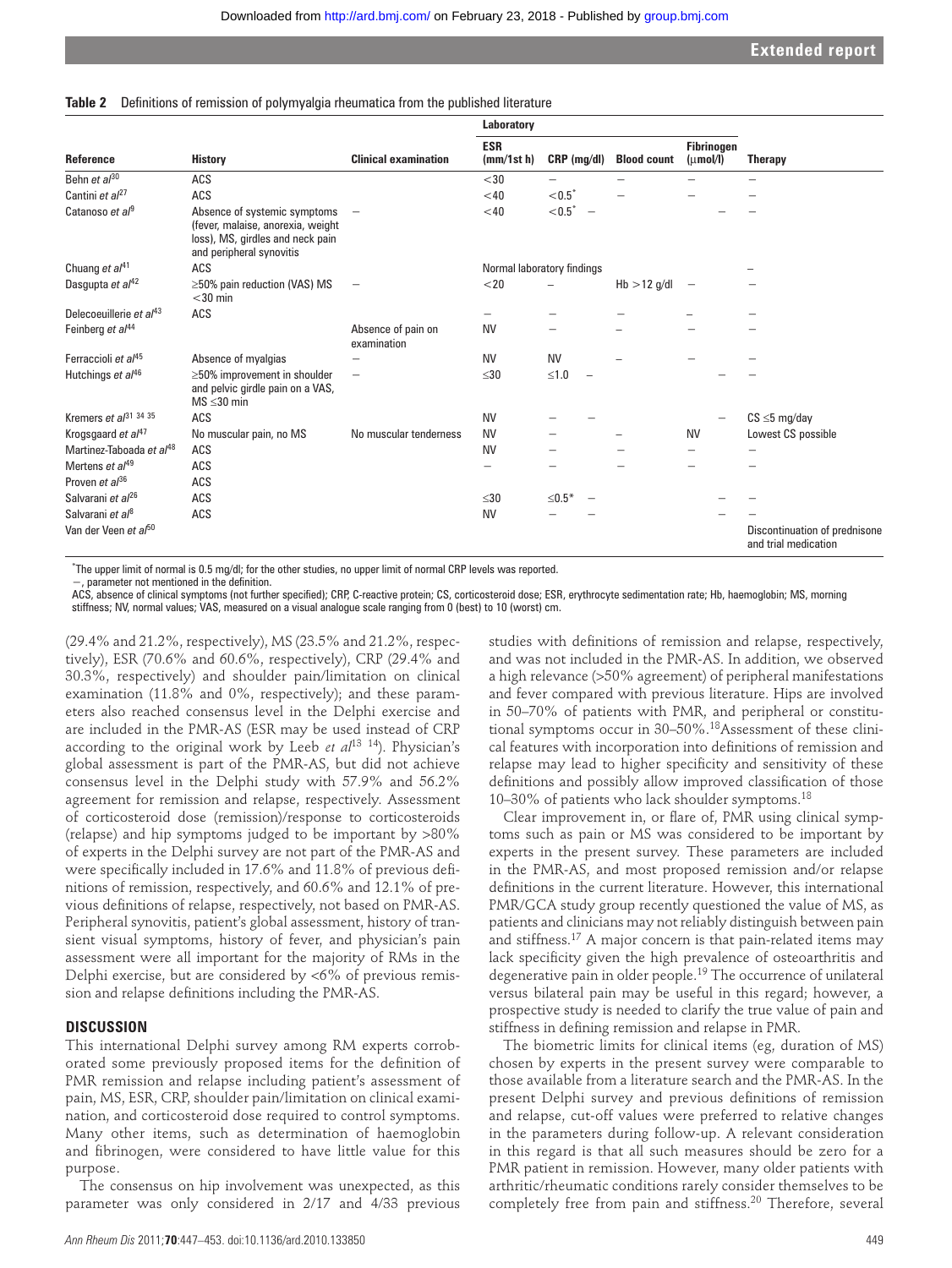**Extended report**

|  |  |  |  |  | Table 3 Definitions for relapse of polymyalgia rheumatica from the published literature |  |
|--|--|--|--|--|-----------------------------------------------------------------------------------------|--|
|--|--|--|--|--|-----------------------------------------------------------------------------------------|--|

| Reference                            | Elevation of ESR* (mm/1st h)                           | <b>Elevation of CRP (mg/dl)</b>           | <b>Flare of PMR clinical features*</b>                                           | Response to corticosteroids*                                           |
|--------------------------------------|--------------------------------------------------------|-------------------------------------------|----------------------------------------------------------------------------------|------------------------------------------------------------------------|
| Amoli et al <sup>51</sup>            |                                                        |                                           | Yes                                                                              | Yes                                                                    |
| Ayoub et al <sup>38</sup>            |                                                        | $\overline{\phantom{0}}$                  | Yes                                                                              | Yes                                                                    |
| Bahlas et $a^{33}$                   |                                                        |                                           | Yes                                                                              | Yes                                                                    |
| Bengtsson and Malmvall <sup>28</sup> | $\equiv$                                               |                                           | Yes                                                                              |                                                                        |
| Behn et al <sup>30</sup>             | <b>NN</b>                                              |                                           | Yes                                                                              |                                                                        |
| Blockmans et al <sup>21</sup>        | $>40$ (NN)                                             | $>$ 3.0 (NN) <sup>†</sup>                 | MS, proximal girdle pain                                                         |                                                                        |
| Cantini et $a^{27}$                  | $>$ 30 (NN)                                            |                                           | Yes                                                                              | Yes                                                                    |
| Caporali et al <sup>10</sup>         | $>30^{4}$                                              | > 0.5                                     | Aching and stiffness at shoulder,<br>hip girdle, or both                         |                                                                        |
| Catanoso et al <sup>9</sup>          | $\geq 40$ ‡                                            | $\geq0.5$ †                               | Typical proximal musculoskeletal<br>symptoms, MS ≥1 h                            |                                                                        |
| Ceccato et al <sup>52</sup>          | <b>NN</b>                                              |                                           | Yes                                                                              | Yes                                                                    |
| Chuang et al <sup>41</sup>           | <b>NN</b>                                              |                                           | Yes                                                                              | Yes                                                                    |
| Cimmino et $a^{f53}$ 54              | $>30^{+}$                                              | > 0.5                                     | Aching and stiffness at shoulder<br>and/or hip girdle                            | $\equiv$                                                               |
| Cutolo et al <sup>55</sup>           | $>$ 30 (NN)                                            |                                           | Yes                                                                              |                                                                        |
| Delecoeuillerie et al <sup>43</sup>  | $\overline{\phantom{a}}$                               |                                           | Yes                                                                              | Yes                                                                    |
| Ferraccioli et al <sup>45</sup>      | $>$ 100% more than previous<br>assessment <sup>#</sup> | $>$ 100% more than previous<br>assessment | Return of myalgia                                                                |                                                                        |
| González-Gay et al <sup>32</sup>     | ΝN                                                     |                                           | Yes                                                                              | Yes                                                                    |
| González-Gay et al <sup>56</sup>     |                                                        |                                           | Yes                                                                              | Yes                                                                    |
| Hachulla et al <sup>22</sup>         | $>30^{1}$                                              | >1.2                                      | Fever, proximal aching and MS, myalgia,<br>weakness, weight loss, headache (NN)§ | Yes (or to dapsone)                                                    |
| Hutchings et al <sup>46</sup>        |                                                        |                                           | Yes                                                                              | Yes or maintenance of the steroid<br>dose beyond a scheduled reduction |
| Kremers et $a^{31}$                  |                                                        |                                           | Yes                                                                              | Yes (and requiring a dose increment<br>$\geq$ 5 mg/day)                |
| Kremers et al <sup>34</sup>          |                                                        |                                           | Yes                                                                              | Yes                                                                    |
| Kyle and Hazleman <sup>57</sup>      |                                                        |                                           | Pain and stiffness in the shoulder or<br>hip girdle                              | -                                                                      |
| Lundberg and Hedfors <sup>58</sup>   |                                                        |                                           | Yes                                                                              | Yes                                                                    |
| Mertens et $a/49$                    | -                                                      |                                           | Yes                                                                              | Yes                                                                    |
| Narváez et al <sup>23</sup>          | Yes                                                    |                                           | Yes                                                                              | Yes                                                                    |
| Pego-Reigosa et al <sup>24</sup>     | $\overline{\phantom{0}}$                               |                                           | Yes                                                                              |                                                                        |
| Proven et $a^{36}$                   | Yes                                                    |                                           | Yes                                                                              | $\overline{\phantom{0}}$                                               |
| Pulsatelli et al <sup>59</sup>       | >30                                                    | $> 0.5^{\dagger}$                         | Yes                                                                              | Yes                                                                    |
| Salvarani et al <sup>25 60</sup>     | $>$ 30 (NN)                                            |                                           | Yes                                                                              | $\equiv$                                                               |
| Salvarani et al <sup>26</sup>        | $>30^{1}$                                              | $> 0.5^{\dagger}$                         | Yes                                                                              | Yes                                                                    |
| Salvarani et al <sup>8</sup>         | $>30^{1}$                                              | $> 0.5^{\dagger}$                         | Aching and stiffness at shoulder,<br>hip girdle or both                          | Yes                                                                    |
| van der Veen et al <sup>50</sup>     | $>100\%$ more than previous<br>assessment <sup>#</sup> | >100% more than previous<br>assessment    | Yes                                                                              |                                                                        |
| von Knorring <sup>29</sup>           | <b>NN</b>                                              |                                           | Yes                                                                              | Yes                                                                    |

−, parameter not mentioned in the definition.

\*Not further specified unless otherwise stated.

<sup>‡</sup> Incremental change in either ESR or CRP for the definition of relapse.

§No other intercurrent inflammatory syndrome.

CRP, C-reactive protein; the upper limit of normal is 10.5 mg/dl and ¶1.2 mg/dl (for the other studies, no upper limit of normal CRP levels was reported); ESR, erythrocyte sedimentation rate; MS, morning stiffness; NN, not necessarily.

PMR studies define remission pragmatically as absence of relapse or as duration of relapse-free survival, accepting higher (non-zero) biometric limits for patients in remission. $21-25$  This strategy for defining remission has the advantage of a high sensitivity, classifying all patients with PMR as either in remission or relapse. In contrast, developing separate remission and relapse criteria results in a high specificity of classification, but suggests an additional (yet undefined) disease state that is neither remission nor relapse. Sensitivity and specificity of such definitions may differ, if relevant parameters are used as a qualitative set of criteria or a composite score, such as the PMR-AS. In rheumatoid arthritis and other rheumatic diseases, composite scores are usually preferred, whereas most treatment studies in PMR to date have used qualitative sets of criteria. The question of which approach is more useful for daily clinical practice and outcome studies remains to be addressed by future studies.

In this Delphi exercise, both ESR and CRP were assumed to be routinely available and to be the most promising laboratory items for defining both remission and relapse. While CRP is a component of the PMR-AS, other published studies have preferentially used a normal ESR as a component of their remission definition. Persistently raised CRP has been suggested to correlate better with inflammation in PMR than ESR and may thus be better suited for use in definitions of remission and relapse. 26 An important limitation of CRP and ESR is that these may be normal (not increased) in up to 20% of patients with PMR at the time of diagnosis.<sup>18</sup> Indeed, normal ESR or CRP values have been observed in up to 27% and 14% of relapses, respectively, despite the increase in these parameters at the time of diagnosis.<sup>10 27-29</sup> Thus a flare of PMR symptoms may occur in the absence of abnormal inflammatory parameters, although degenerative pain with stiffness may also mimic a flare of the disease.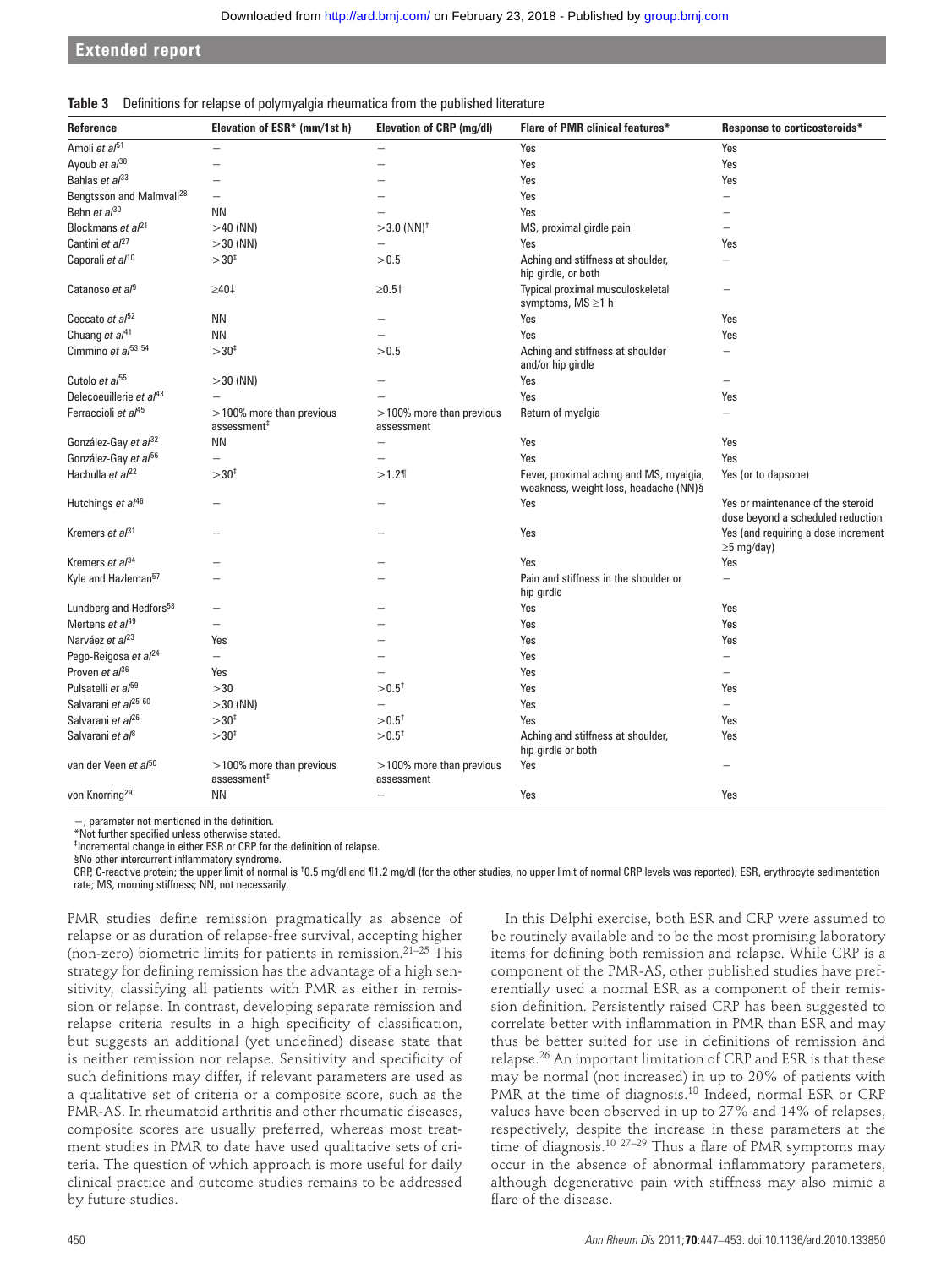| Table 4 Parameters considered as 'important' for defining remission of polymyalgia rheumatica by at least |  |  |
|-----------------------------------------------------------------------------------------------------------|--|--|
| 80% of rheumatologists (RMs)                                                                              |  |  |

| <b>Parameter</b>                                              | <b>Limits</b>        | Agreement (%) |
|---------------------------------------------------------------|----------------------|---------------|
| Morning stiffness*                                            | $<$ 15 min           | 94.7          |
|                                                               | $<$ 30 min           | 5.3           |
| Erythrocyte sedimentation rate <sup>*</sup>                   | $<$ 20 mm/1st h      | 57.9          |
|                                                               | $<$ 30 mm/1st h      | 31.6          |
|                                                               | $<$ 40 mm/1st h      | 10.5          |
| C-reactive protein <sup>*,†</sup>                             | $< 0.5$ mg/dl        | 68.4          |
|                                                               | $<$ 0.8 mg/dl        | 10.5          |
|                                                               | $<$ 1.0 mg/dl        | 21.2          |
| Patient's assessment of pain related to neck, upper arms,     | $<$ 10 mm            | 58.8          |
| shoulders and pelvic girdle (VAS)                             | $<$ 20 mm            | 35.3          |
|                                                               | $<$ 25 mm            | 5.9           |
| Corticosteroid dose required to control symptoms <sup>*</sup> | Limit not specified‡ |               |
| Shoulder-pain worsened by passive and active mobilisation     | Qualitative item     |               |
| Limitation of upper limb elevation                            | Qualitative item     |               |
| Clinical signs of coxofemoral synovitis <sup>§</sup>          | Qualitative item     |               |

The corresponding proposals for limits of metric parameters and the agreement to these limits are given.

\*Consensus on this parameter was already obtained in the first Delphi round.

†Upper limit of a normal C-reactive protein value is 0.5 mg/dl.

‡ A certain corticosteroid dose limit for remission on treatment medication (ie, when a patient is still on corticosteroids) was not specified by RMs in the Delphi survey. Corticosteroid dose of zero defines the case of remission off medication (ie, when the patient stopped taking corticosteroids).

§ Coxofemoral synovitis is suggested if the patient complains about pain in the groin worsened by passive and active movements on clinical examination.

VAS, visual analogue scale with  $0=$ no pain,  $10=$ unbearable pain on a 10 cm scale.

| Table 5 Parameters considered as 'important' to define relapse of polymyalgia rheumatica by at least 80% |  |  |  |  |
|----------------------------------------------------------------------------------------------------------|--|--|--|--|
| of rheumatologists (RMs)                                                                                 |  |  |  |  |

| <b>Parameter</b>                                                        | <b>Limits</b>              | Agreement (%) |
|-------------------------------------------------------------------------|----------------------------|---------------|
| Morning stiffness*                                                      | $>30$ min                  | 94.7          |
|                                                                         | $+20%$                     | 5.3           |
| Erythrocyte sedimentation rate <sup>*</sup>                             | $>40$ mm/1st h             | 57.9          |
|                                                                         | $>$ 20 mm/1st h            | 36.8          |
|                                                                         | $\geq$ $2 \times$ previous | 5.3           |
| C-reactive protein <sup>*,†</sup>                                       | $>1.0$ mg/dl               | 52.6          |
|                                                                         | $>0.5$ mg/dl               | 21.1          |
|                                                                         | $>2.0$ mg/dl               | 15.9          |
|                                                                         | $\geq$ $2 \times$ previous | 10.5          |
| Patient's assessment of pain related to neck, upper arms, shoulders and | $>20$ mm                   | 93.8          |
| pelvic girdle (VAS) <sup>*</sup>                                        | $>50$ mm                   | 6.2           |
| Corticosteroid dose required to control symptoms <sup>*</sup>           | Any dose $\uparrow$        | 62.4          |
|                                                                         | $+2.5$ mg/day              | 31.2          |
|                                                                         | $\geq$ 10 mg/day           | 6.2           |
| Shoulder pain worsened by passive and active mobilisation               | Qualitative item           |               |
| Limitation of upper limb elevation                                      | <b>Qualitative item</b>    |               |
| Clinical sign of coxofemoral synovitis <sup>#</sup>                     | Qualitative item           |               |

The corresponding proposals for a limit of metric parameters and the agreement rate to these limits are given.

\*Consensus on this parameter was already obtained in the first Delphi round.

†Upper limit of a normal C-reactive protein value is 0.5 mg/dl.

 ‡Coxofemoral synovitis is suggested if the patient complains about pain in the groin worsened by passive and active movements on clinical examination.

VAS, visual analogue scale with  $0=$  no pain,  $10=$ unbearable pain on a 10 cm scale.

A relapse of PMR can be defined even with normal CRP and/ or ESR using the PMR-AS and definitions from 22 of the 33 other studies from the literature search. Notably, the PMR-EULAR response criteria that provide the basis for the PMR-AS were developed in a cohort of PMR patients who all had raised ESR and CRP values at the time of diagnosis.<sup>13</sup> In the present survey, the possibility of relapse in the absence of abnormally increased ESR and/or CRP was not addressed and requires future clarification.

The other laboratory parameters evaluated, including blood count, markers of vascular damage/activation, hormones and cytokines/receptors, were considered less important in evaluating relapse and remission at this point in time.

Corticosteroids are the mainstay of treatment for PMR, although the optimal initial dose and tapering regimen are matters of ongoing debate.<sup>1 30–32</sup> Assessment of corticosteroid dose may be important to the definition of remission. A related consideration is that physicians and patients may be unwilling to accept the status of 'remission' if achieved at the expense of serious impairment of the patient's general well-being due to side effects of unacceptably high corticosteroid doses.<sup>11</sup> Maintaining a treatment-free complete clinical response after stopping treatment remains the clinical goal, which is not always achievable in PMR.<sup>11 33</sup>

In the present survey, >80% of experts were of the opinion that corticosteroid doses should be included in any definition of remission in PMR. While agreeing that the corticosteroid dose 'should be as low as possible', a specified dose limit was not agreed upon. A prospective study would be needed to clarify whether the assessment of corticosteroid doses improves the specificity of a definition of remission.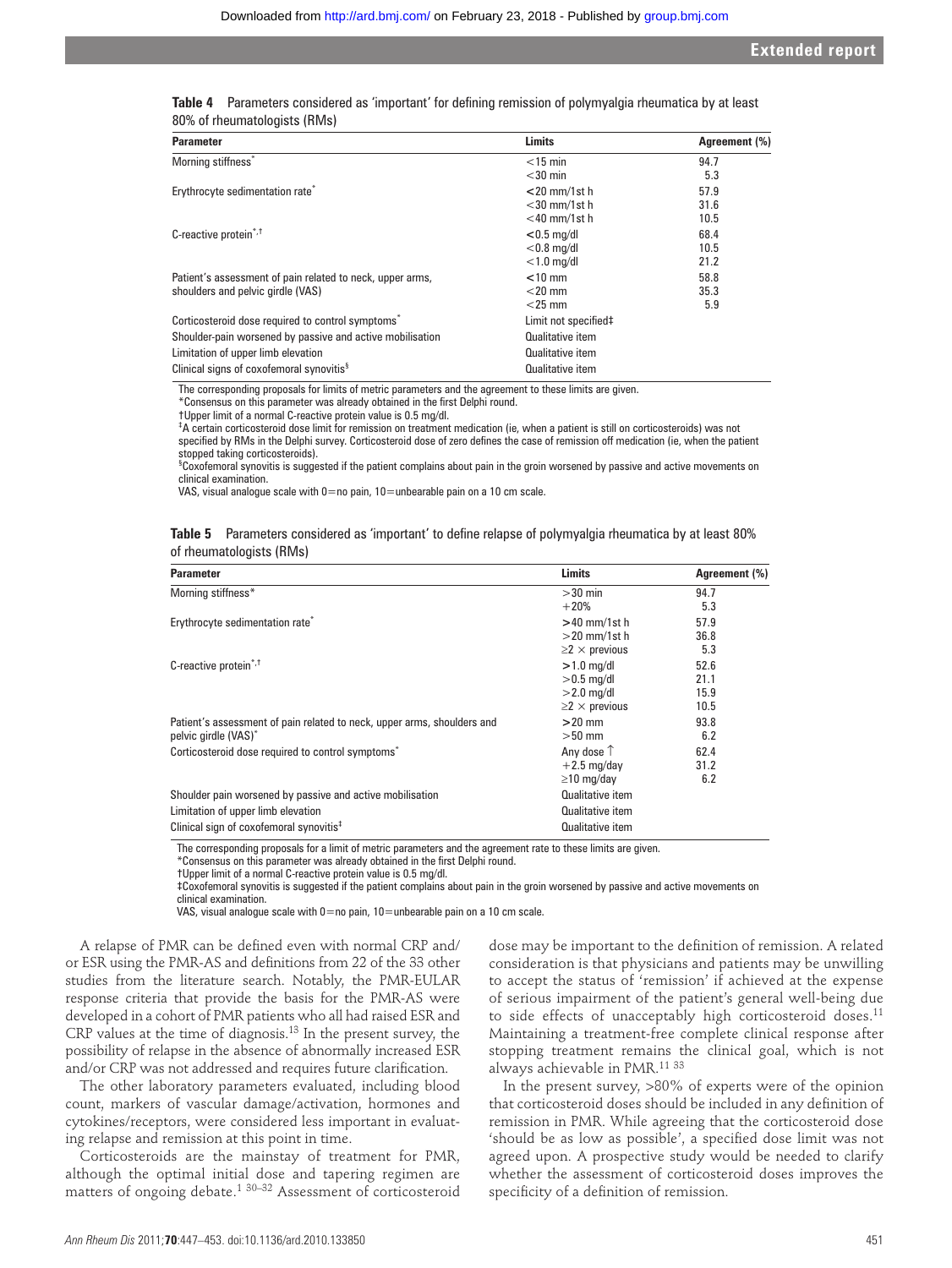# **Extended report**

The majority of experts thought that the need for any increment in corticosteroid dose necessary to control PMR symptoms should be included in the criteria for defining relapse. This result is in accordance with 20 studies from our literature search, which considered a flare of PMR symptoms to be a relapse if symptoms respond to an increased dose of corticosteroid.

To address possible differences related to useful parameters for assessing short-term (ie, remission when the patient is taking corticosteroids) and long-term (ie, remission after treatment withdrawal) outcomes in PMR, we used different questionnaires to define remission 'on medication' and 'off medication'. The ratings of the two questionnaires showed almost perfect agreement, indicating that the same clinical parameters may be useful for defining both states of remission. However, we did not address the role of time with respect to remission, as has been reported previously.<sup>30 31 34-37</sup> The time in remission after withdrawal of treatment is of particular interest in distinguishing patients in 'permanent' remission or at low risk of relapse from those at high risk of relapse. $^{28}$   $^{38}$  This issue remains to be clarified.

We invited 50 experts to participate in this Delphi exercise, recognising that no optimal number of experts for such a study exists. The reliability of results may decline rapidly with fewer than six panel members, whereas improvements in reliability are relatively small in groups larger than  $15.^{39}$   $^{40}$ There is also no definition of an 'expert' status for a Delphi study, but, as PMR is diagnosed by RMs and GPs, we sought to consider opinions of both groups of physicians. A survey among French GPs revealed that only 36% of GPs routinely refer PMR patients to a RM for diagnosis of the disease and that only 20% of these GPs take advice from RMs for routine follow-up of PMR patients. 15 Therefore we asked participating RMs to recommend one GP each in order to involve an international group of GPs with adequate experience in rheumatology. Only nine and three GPs responded to the first and second questionnaire rounds, respectively, despite recurrent telephone contacts and/or written reminders. The low response rate for GPs limits the validity of their responses, and therefore we restricted our final analysis to data derived from RMs. The omission of data from GPs, however, did not significantly alter the results.

The two rounds of questionnaires resulted in a quite limited number of parameters being accepted by the majority of experts. Many others did not achieve the predefined level of consensus. It is possible that another round addressing at least some of these items further may have resulted in them being classified as consensus items or as not important. Further rounds of questionnaires were not pursued, in part because of concern that respondent fatigue might seriously erode the value of the exercise.

The items that emerged from this Delphi-based expert consensus as important for defining relapse and remission in patients with PMR were patient's assessment of pain related to neck, upper arms, shoulders and pelvic girdle, MS, ESR, CRP, shoulder pain/limitation on clinical examination, and corticosteroid dose. Clinical assessment of the hips turned out to be important in this survey and may further improve specificity and sensitivity of defining remission and relapse in PMR. The operating characteristics and value of the remission and relapse items derived in this exercise will require prospective evaluation.

#### **Competing interests** None.

**Provenance and peer review** Not commissioned; externally peer reviewed.

#### **REFERENCES**

- 1. **Lawrence RC,** Felson DT, Helmick CG, *et al.* Estimates of the prevalence of arthritis and other rheumatic conditions in the United States. Part II. *Arthritis Rheum* 2008 ; **58** : 26 – 35 .
- 2. **Duftner C,** Dejaco C, Schirmer M. [Polymyalgia rheumatica]. *Internist (Berl)* 2009 ; **50** : 51 – 7 ; quiz 58–9.
- **Walsh LJ,** Wong CA, Pringle M, et al. Use of oral corticosteroids in the community and the prevention of secondary osteoporosis: a cross sectional study. *BMJ* 1996 ; **313** : 344 – 6 .
- 4. **Gabriel SE,** Sunku J, Salvarani C, et al. Adverse outcomes of antiinflammatory therapy among patients with polymyalgia rheumatica. *Arthritis Rheum* 1997 ; **40** : 1873 – 8 .
- **Dasgupta B,** Borg FA, Hassan N, et al. BSR and BHPR guidelines for the management of polymyalgia rheumatica. *Rheumatology (Oxford)* 2010;49:186-90.
- 6. **Dasgupta B,** Matteson EL, Maradit-Kremers H. Management guidelines and outcome measures in polymyalgia rheumatica (PMR). *Clin Exp Rheumatol* 2007;25(6 Suppl 47): 130-6.
- 7. **Weyand CM,** Fulbright JW, Evans JM, *et al.* Corticosteroid requirements in polymyalgia rheumatica. *Arch Intern Med* 1999 ; **159** : 577 – 84 .
- **Salvarani C,** Macchioni P, Manzini C, et al. Infliximab plus prednisone or placebo plus prednisone for the initial treatment of polymyalgia rheumatica: a randomized trial. *Ann Intern Med* 2007 ; **146** : 631 – 9 .
- 9. **Catanoso MG,** Macchioni P, Boiardi L, *et al.* Treatment of refractory polymyalgia rheumatica with etanercept: an open pilot study. Arthritis Rheum 2007;57:1514-9.
- 10. **Caporali R,** Cimmino MA, Ferraccioli G, *et al.* Prednisone plus methotrexate for polymyalgia rheumatica: a randomized, double-blind, placebo-controlled trial. *Ann Intern Med* 2004 ; **141** : 493 – 500 .
- **Leeb BF,** Rintelen B, Sautner J, et al. The polymyalgia rheumatica activity score in daily use: proposal for a definition of remission. Arthritis Rheum 2007;57:810-5.
- 12. **Binard A,** de Bandt M, Berthelot JM, *et al.* Performance of the polymyalgia rheumatica activity score for diagnosing disease flares. Arthritis Rheum 2008 ; **59** : 263 – 9 .
- 13. **Leeb BF,** Bird HA, Nesher G, *et al.* EULAR response criteria for polymyalgia rheumatica: results of an initiative of the European Collaborating Polymyalgia Rheumatica Group (subcommittee of ESCISIT). *Ann Rheum Dis* 2003 ; **62** : 1189 – 94 .
- 14. **Leeb BF,** Bird HA. A disease activity score for polymyalgia rheumatica. *Ann Rheum Dis* 2004 ; **63** : 1279 – 83 .
- **Binard A,** Lefebvre B, De Bandt M, et al. Validity of the polymyalgia rheumatica activity score in primary care practice. Ann Rheum Dis 2009;68:541-5.
- 16. **Binard A,** De Bandt M, Berthelot JM, *et al.* Usefulness of the disease activity scores for polymyalgia rheumatica for predicting glucocorticoid dose changes: a study of 243 scenarios. *Arthritis Rheum* 2007 ; **57** : 481 – 6 .
- **Dasgupta B,** Salvarani C, Schirmer M, et al. Developing classification criteria for polymyalgia rheumatica: comparison of views from an expert panel and wider survey. *J Rheumatol* 2008 ; **35** : 270 – 7 .
- 18. **Salvarani C,** Cantini F, Boiardi L, *et al.* Polymyalgia rheumatica and giant-cell arteritis. *N Engl J Med* 2002 ; **347** : 261 – 71 .
- 19. **Zhang Y,** Jordan JM. Epidemiology of osteoarthritis. *Rheum Dis Clin North Am* 2008 ; **34** : 515 – 29 .
- 20. **Machold KP,** Köller MD, Pflugbeil S, et al. The public neglect of rheumatic diseases: insights from analyses of attendees in a musculoskeletal disease awareness activity. *Ann Rheum Dis* 2007 ; **66** : 697 – 9 .
- 21. **Blockmans D,** De Ceuninck L, Vanderschueren S, *et al.* Repetitive 18-fluorodeoxyglucose positron emission tomography in isolated polymyalgia rheumatica: a prospective study in 35 patients. *Rheumatology (Oxford)* 2007 ; **46** : 672 – 7 .
- 22. **Hachulla E,** Saile R, Parra HJ, *et al.* Serum amyloid A concentrations in giant-cell arteritis and polymyalgia rheumatica: a useful test in the management of the disease. *Clin Exp Rheumatol* 1991 ; **9** : 157 – 63 .
- 23. **Narváez J,** Nolla-Solé JM, Clavaguera MT, *et al.* Longterm therapy in polymyalgia rheumatica: effect of coexistent temporal arteritis. *J Rheumatol* 1999;26:1945-52.
- 24. **Pego-Reigosa JM,** Rodriguez-Rodriguez M, Hurtado-Hernandez Z, *et al.* Calcium pyrophosphate deposition disease mimicking polymyalgia rheumatica: a prospective followup study of predictive factors for this condition in patients presenting with polymyalgia symptoms. *Arthritis Rheum* 2005 ; **53** : 931 – 8 .
- 25. **Salvarani C,** Cantini F, Macchioni P, *et al.* Distal musculoskeletal manifestations in polymyalgia rheumatica: a prospective followup study. *Arthritis Rheum* 1998 ; **41** : 1221 – 6 .
- 26. **Salvarani C,** Cantini F, Niccoli L, *et al.* Acute-phase reactants and the risk of relapse/ recurrence in polymyalgia rheumatica: a prospective followup study. *Arthritis Rheum* 2005 ; **53** : 33 – 8 .
- 27. **Cantini F,** Salvarani C, Olivieri I, *et al.* Erythrocyte sedimentation rate and C-reactive protein in the evaluation of disease activity and severity in polymyalgia rheumatica: a prospective follow-up study. *Semin Arthritis Rheum* 2000;30:17-24.
- 28. **Bengtsson BA,** Malmvall BE. Prognosis of giant cell arteritis including temporal arteritis and polymyalgia rheumatica. A follow-up study on ninety patients treated with corticosteroids. *Acta Med Scand* 1981 ; **209** : 337 – 45 .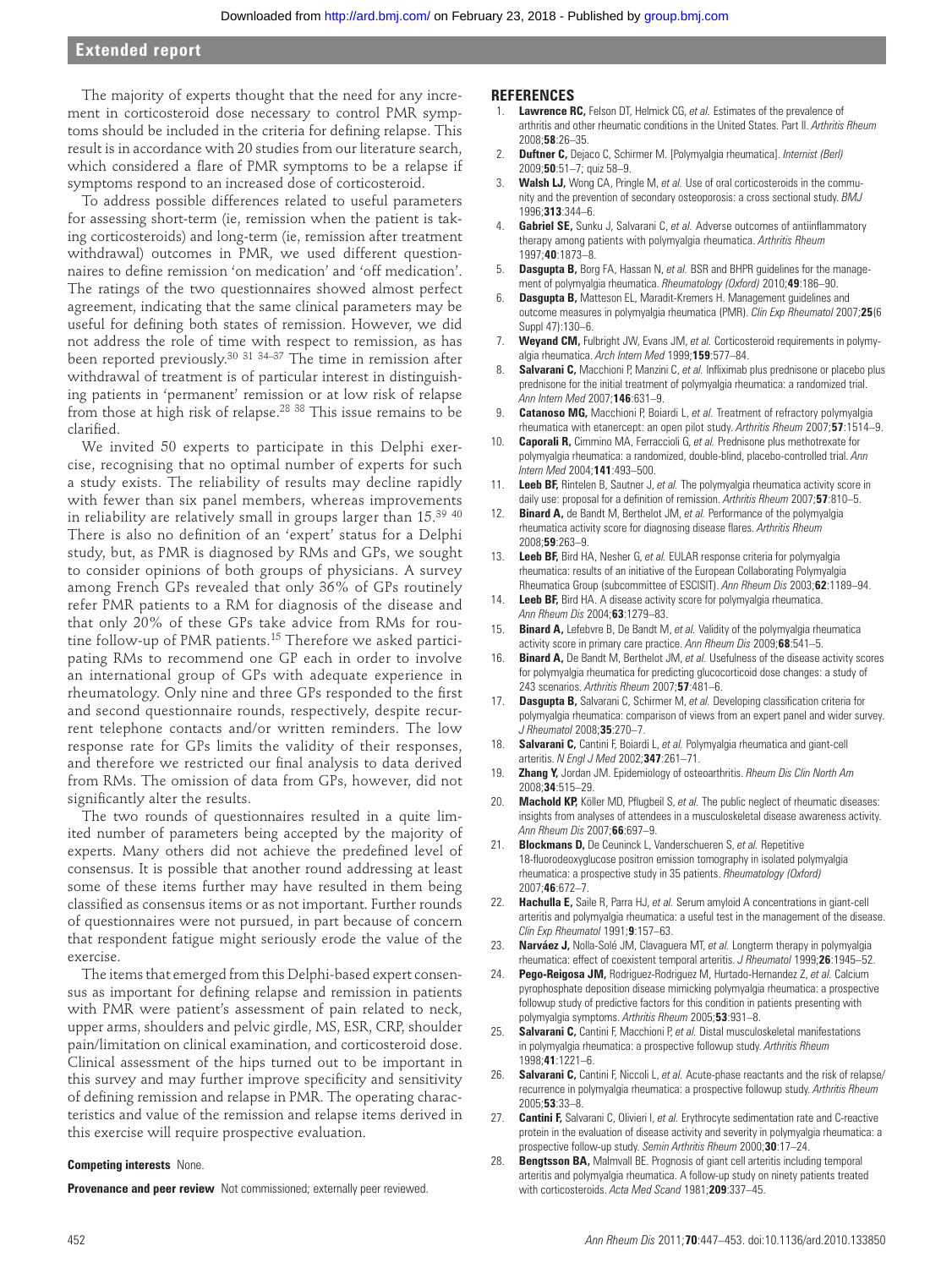- 29. **von Knorring J.** Treatment and prognosis in polymyalgia rheumatica and temporal arteritis. A ten-year survey of 53 patients. Acta Med Scand 1979;205:429-35.
- 30. **Behn AR,** Perera T, Myles AB. Polymyalgia rheumatica and corticosteroids: how much for how long? *Ann Rheum Dis* 1983; **42**:374-8.
- 31. **Kremers HM,** Reinalda MS, Crowson CS, *et al.* Relapse in a population based cohort of patients with polymyalgia rheumatica. *J Rheumatol* 2005;32:65-73.
- 32. **González-Gay MA,** García-Porrúa C, Vázquez-Caruncho M, *et al.* The spectrum of polymyalgia rheumatica in northwestern Spain: incidence and analysis of variables associated with relapse in a 10 year study. *J Rheumatol* 1999;26:1326-32.
- 33. **Bahlas S,** Ramos-Remus C, Davis P. Clinical outcome of 149 patients with polymyalgia rheumatica and giant cell arteritis. *J Rheumatol* 1998;25:99-104.
- 34. **Kremers HM,** Reinalda MS, Crowson CS, *et al.* Use of physician services in a population-based cohort of patients with polymyalgia rheumatica over the course of their disease. *Arthritis Rheum* 2005 ; **53** : 395 – 403 .
- 35. **Maradit Kremers H,** Reinalda MS, Crowson CS, *et al.* Glucocorticoids and cardiovascular and cerebrovascular events in polymyalgia rheumatica. *Arthritis Rheum* 2007 ; **57** : 279 – 86 .
- 36. **Proven A,** Gabriel SE, O'Fallon WM, *et al.* Polymyalgia rheumatica with low erythrocyte sedimentation rate at diagnosis. *J Rheumatol* 1999;26:1333-7.
- 37. **Myklebust G,** Gran JT. Prednisolone maintenance dose in relation to starting dose in the treatment of polymyalgia rheumatica and temporal arteritis. A prospective twoyear study in 273 patients. *Scand J Rheumatol* 2001;30:260-7.
- 38. **Ayoub WT,** Franklin CM, Torretti D. Polymyalgia rheumatica. Duration of therapy and long-term outcome. Am J Med 1985;79:309-15.
- 39. **Murphy MK,** Black NA, Lamping DL, *et al.* Consensus development methods, and their use in clinical guideline development. *Health Technol Assess* 1998;2:i-iv, 1–88.
- 40. **Jones J,** Hunter D. Consensus methods for medical and health services research. *BMJ* 1995 ; **311** : 376 – 80 .
- 41. **Chuang TY,** Hunder GG, Ilstrup DM, *et al.* Polymyalgia rheumatica: a 10-year epidemiologic and clinical study. Ann Intern Med 1982;97:672-80.
- 42. **Dasgupta B,** Dolan AL, Panayi GS, *et al.* An initially double-blind controlled 96 week trial of depot methylprednisolone against oral prednisolone in the treatment of polymyalgia rheumatica. *Br J Rheumatol* 1998;37:189-95.
- 43. **Delecoeuillerie G,** Joly P, Cohen de Lara A, *et al.* Polymyalgia rheumatica and temporal arteritis: a retrospective analysis of prognostic features and different corticosteroid regimens (11 year survey of 210 patients). *Ann Rheum Dis* 1988 ; **47** : 733 – 9 .
- 44. **Feinberg HL,** Sherman JD, Schrepferman CG, *et al.* The use of methotrexate in polymyalgia rheumatica. *J Rheumatol* 1996;23:1550-2.
- 45. **Ferraccioli G,** Salaffi F, De Vita S, *et al.* Methotrexate in polymyalgia rheumatica: preliminary results of an open, randomized study. *J Rheumatol* 1996;23:624-8.
- 46. **Hutchings A,** Hollywood J, Lamping DL, *et al.* Clinical outcomes, quality of life, and diagnostic uncertainty in the first year of polymyalgia rheumatica. Arthritis Rheum 2007 ; **57** : 803 – 9 .
- 47. **Krogsgaard MR,** Lund B, Johnsson B. A longterm prospective study of the equipotency between deflazacort and prednisolone in the treatment of patients with polymyalgia rheumatica. *J Rheumatol* 1995 ; **22** : 1660 – 2 .
- 48. **Martinez-Taboada VM,** Bartolome MJ, Fernandez-Gonzalez MD, *et al.* Homocysteine levels in polymyalgia rheumatica and giant cell arteritis: influence of corticosteroid therapy. *Rheumatology (Oxford)* 2003 ; **42** : 1055 – 61 .
- 49. **Mertens JC,** Willemsen G, Van Saase JL, *et al.* Polymyalgia rheumatica and temporal arteritis: a retrospective study of 111 patients. *Clin Rheumatol* 1995 ; **14** : 650 – 5 .
- 50. **van der Veen MJ,** Dinant HJ, van Booma-Frankfort C, *et al.* Can methotrexate be used as a steroid sparing agent in the treatment of polymyalgia rheumatica and giant cell arteritis? *Ann Rheum Dis* 1996 ; **55** : 218 – 23 .
- 51. **Amoli MM,** Shelley E, Mattey DL, *et al.* Intercellular adhesion molecule-1 gene polymorphisms in isolated polymyalgia rheumatica. *J Rheumatol* 2002;29:502-4.
- 52. **Ceccato F,** Roverano SG, Papasidero S, *et al.* Peripheral musculoskeletal manifestations in polymyalgia rheumatica. *J Clin Rheumatol* 2006 ; **12** : 167 – 71 .
- 53. **Cimmino MA,** Parodi M, Caporali R, *et al.* Is the course of steroidtreated polymyalgia rheumatica more severe in women? *Ann N Y Acad Sci* 2006 ; **1069** : 315 – 21 .
- 54. **Cimmino MA,** Salvarani C, Macchioni P, *et al.* Long-term follow-up of polymyalgia rheumatica patients treated with methotrexate and steroids. *Clin Exp Rheumatol* 2008 ; **26** : 395 – 400 .
- 55. **Cutolo M,** Straub RH, Foppiani L, *et al.* Adrenal gland hypofunction in active polymyalgia rheumatica. effect of glucocorticoid treatment on adrenal hormones and interleukin 6. *J Rheumatol* 2002 ; **29** : 748 – 56 .
- 56. **González-Gay MA,** Rodríguez-Valverde V, Blanco R, *et al.* Polymyalgia rheumatica without significantly increased erythrocyte sedimentation rate. A more benign syndrome. *Arch Intern Med* 1997 ; **157** : 317 – 20 .
- 57. **Kyle V,** Hazleman BL. The clinical and laboratory course of polymyalgia rheumatica/ giant cell arteritis after the first two months of treatment. *Ann Rheum Dis* 1993 ; **52** : 847 – 50 .
- 58. **Lundberg I,** Hedfors E. Restricted dose and duration of corticosteroid treatment in patients with polymyalgia rheumatica and temporal arteritis. *J Rheumatol* 1990;17:1340-5.
- 59. **Pulsatelli L,** Boiardi L, Pignotti E, *et al.* Serum interleukin-6 receptor in polymyalgia rheumatica: a potential marker of relapse/recurrence risk. *Arthritis Rheum* 2008 ; **59** : 1147 – 54 .
- 60. **Salvarani C,** Boiardi L, Macchioni P, *et al.* Role of peripheral CD8 lymphocytes and soluble IL-2 receptor in predicting the duration of corticosteroid treatment in polymyalgia rheumatica and giant cell arteritis. Ann Rheum Dis 1995;54:640-4.

# **APPENDIX**

Participating rheumatologists of the Delphi survey and members of the International Work Group for PMR and GCA:

Kenneth Calamia, Division of Rheumatology, Mayo Clinic College of Medicine, Jacksonville, FL, USA; Roberto Caporali, University of Pavia, IRCCS S Matteo Foundation, Pavia, Italy; Marco A. Cimmino, Department of Internal Medicine, University of Genova, Genova, Italy; Bhaskar Dasgupta, Department of Rheumatology, Southend University Hospital, Essex, United Kingdom; William Docken, Brigham Orthopedics and Arthritis Center, Chestnut Hill, MA, USA; Pierre Duhaut, Department of Internal Medicine, CHU Nord, Amiens, France; Miguel A Gonzalez-Gay, Division of Rheumatology, Hospital Xeral-Calde, Lugo, Spain; Roberto Gerli, Rheumatology Unit, Department of Clinical & Experimental Medicine, University of Perugia, Perugia, Italy; Manfred Herold, Department of Internal Medicine I, Innsbruck Medical University, Innsbruck, Austria; Gery S. Hoffman, Department of Rheumatic and Immmunologic Diseases, Cleveland Clinic Lerner College of Medicine, Cleveland, OH, USA; Eugene Kissin, Boston University Medical Center, Boston, MA, USA; Peter Lamprecht, Department of Rheumatology, Vasculitis Center UKSH & Clinical Center Bad Bramstedt, University of Lübeck, Lübeck, Germany; Burkhart Leeb, Lower Austrian Center for Rheumatology, Stockerau, Austria; Pierluigi Macchioni, Department of Rheumatology, Arcispedale Santa Maria Nouva, Reggio Emilia, Italy; Victor Martinez-Taboada, Division of Rheumatology, Hospital Marques de Valdecilla, Santander, Spain; Eric L. Matteson, Division of Rheumatology, Mayo Clinic, Rochester, MN, USA; Peter A Merkel, Division of Rheumatology, Boston University, Boston, MA, USA; Carlo M. Montecucco, University of Pavia, IRCCS S Matteo Foundation, Pavia, Italy; Gideon Nesher, Department of Internal Medicine, Shaare Zedek Medical Center, Jerusalem, Israel; Elisabeth Nordborg, Institute of Rheumatology, Huddinge University Hospital, Stockholm, Sweden; Colin Pease, Rheumatology and Rehabilitation Research Unit, University of Leeds, Leeds, UK; Carlo Salvarani, Department of Rheumatology, Arcispedale S. Maria Nuova, Reggio Emilia, Italy; Michael Schirmer, Department of Internal Medicine I, Innsbruck Medical University, Innsbruck, Austria; Wolfgang Schmidt, Department of Rheumatology, Berlin-Buch, University of Berlin, Berlin, Germany; Roberto Spierra, Beth Israel Medical Center, New York, NY, USA; Annette Wagner, Department of Rheumatology, University of Hannover, Hannover, Germany.